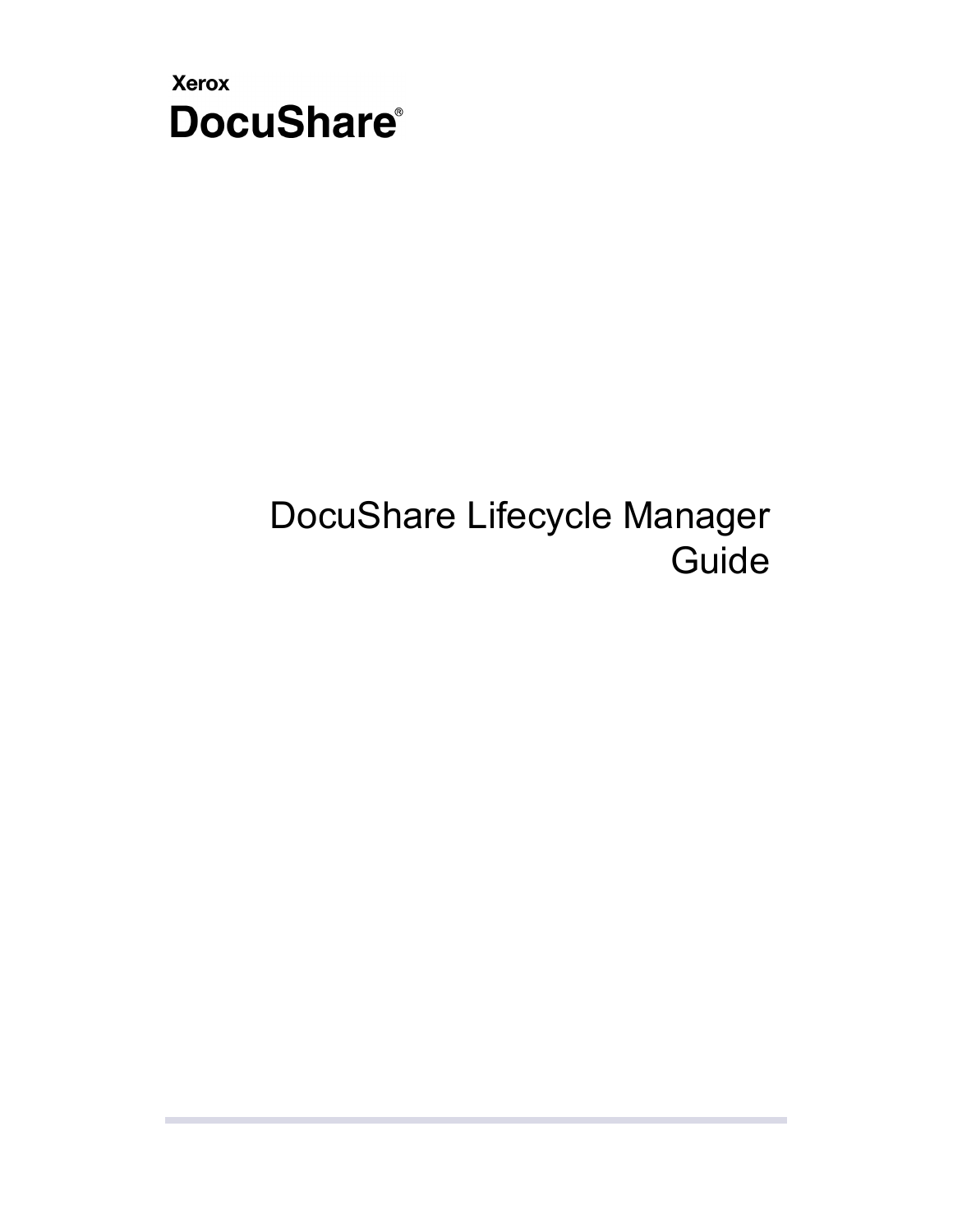Publication date: June 2011

This document supports DocuShare Release 6.6.1

Prepared by:

Xerox Corporation DocuShare Business Unit 3400 Hillview Avenue Palo Alto, California 94304 USA

© 2011 Xerox Corporation. All rights reserved. Xerox®, DocuShare®, and Fuji Xerox® are trademarks of Xerox Corporation in the United States and/or other countries. All other trademarks are the property of their respective companies and are recognized as such.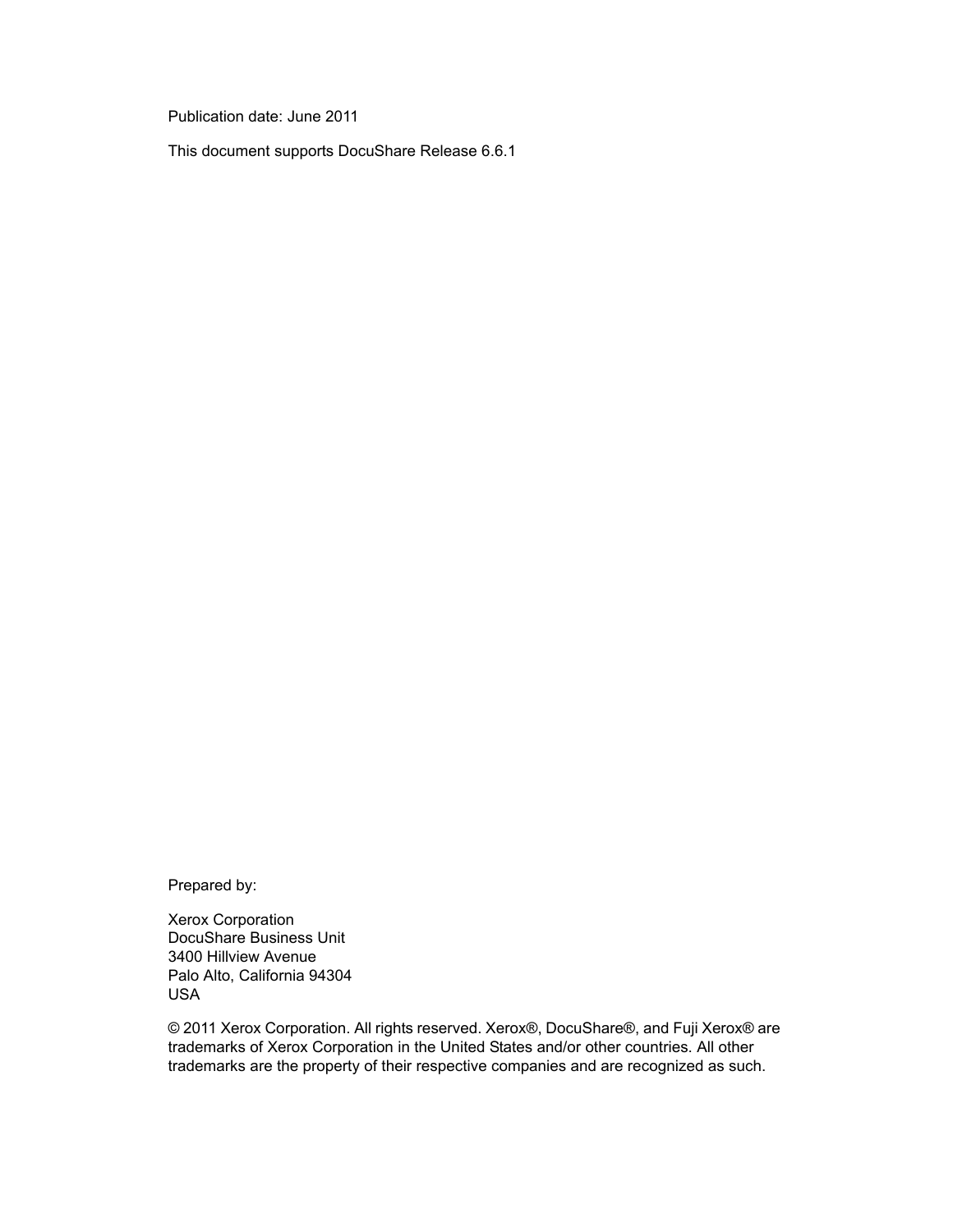## **Table of Contents**

| <b>Chapter 1</b> | DocuShare Lifecycle Manager |  |
|------------------|-----------------------------|--|
|                  |                             |  |
| <b>Chapter 2</b> | Using Lifecycle Manager     |  |
|                  |                             |  |
|                  |                             |  |
|                  |                             |  |
|                  |                             |  |
|                  |                             |  |
|                  |                             |  |
|                  |                             |  |
|                  |                             |  |
|                  |                             |  |
|                  |                             |  |
|                  |                             |  |
|                  |                             |  |

#### **[Chapter 3 Configuring Lifecycle Manager](#page-16-0)**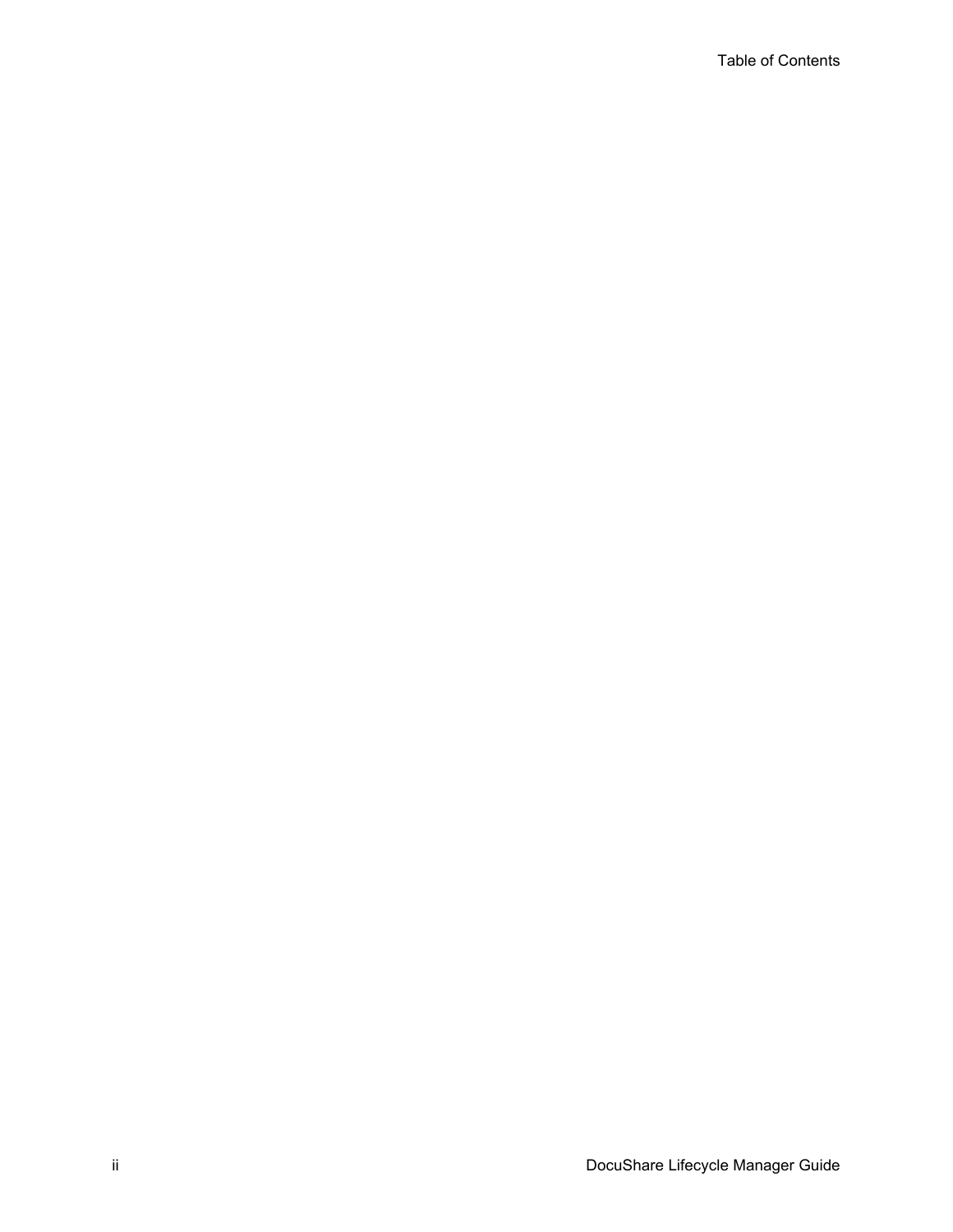### <span id="page-4-1"></span><span id="page-4-0"></span>**Overview**

Using DocuShare Lifecycle Manager you can effectively manage all of your time-sensitive documents by creating policies. A policy helps to enforce aging requirements on content by providing email notifications of approaching due dates. In addition to notifications, CPX users can create policies for use with content rules. A policy can send a content rule event to trigger a time-based action, such as document archiving or review. You create policies for collections on your site. Policies run at defined time intervals and act on documents or collections that meet the specified criteria.

Lifecycle Manager also provides a document reporting feature that enables you to export document information for use with Microsoft Excel and other applications.

This guide describes the features unique to DocuShare Lifecycle Manager: policy creation; report generation; and the configuration pages in the Administration UI. All other DocuShare features and capabilities are described in the *DocuShare User Guide* and the *DocuShare Administrator Guide* located on the site **Help Desk**.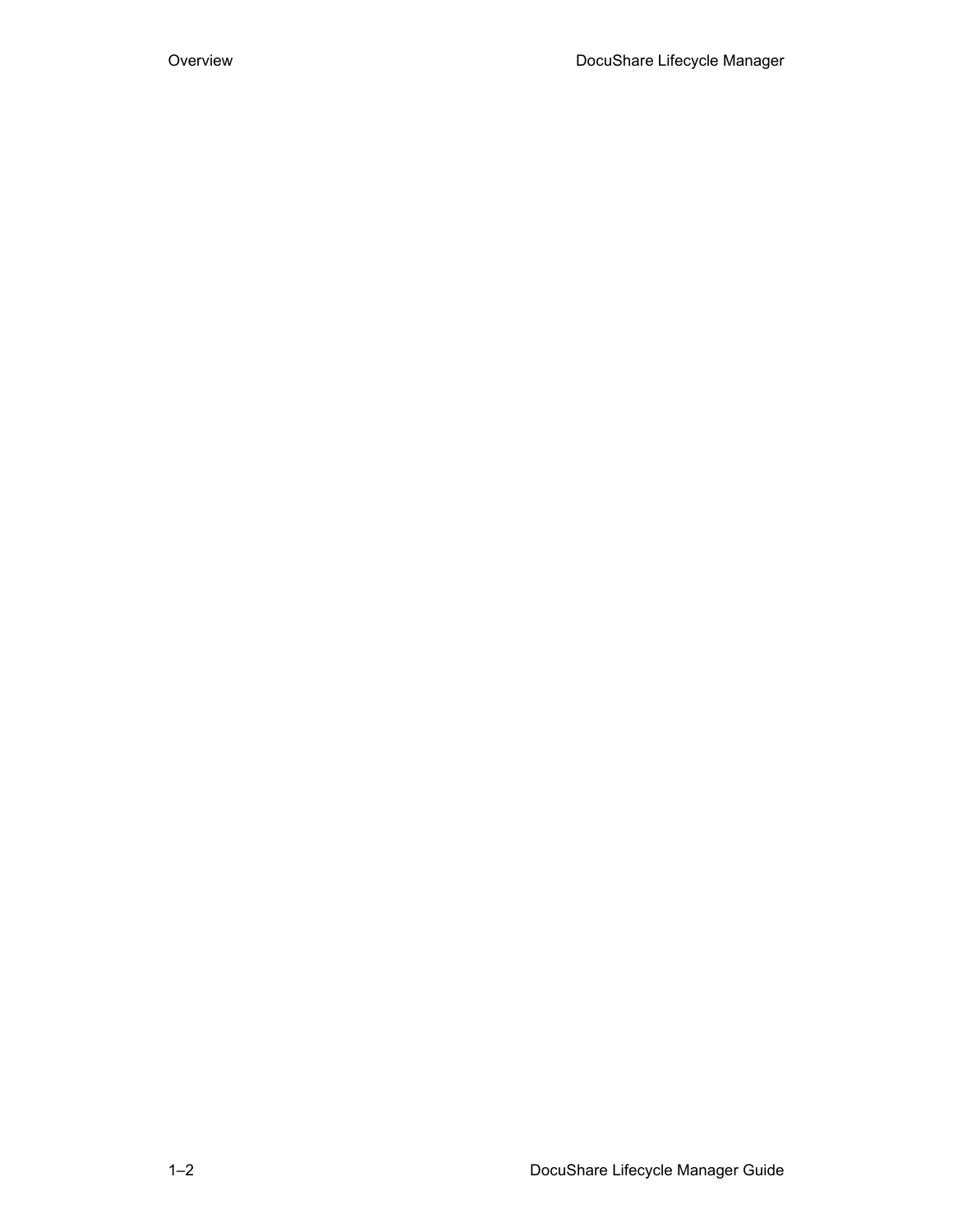<span id="page-6-0"></span>DocuShare Lifecycle Manager provides a link on the DocuShare home page. Clicking the link displays the Lifecycle Manager Policy Listing page. You use the page to create, edit, and delete policies as well as to display all of your policies.

To open the Lifecycle Manager Policy Listing page:

- 1. Go to the DocuShare home page.
- 2. Under **Other Links**, click the **Lifecycle Manager Policies** link.

### <span id="page-6-1"></span>**Policy overview**

You can create a policy for a single collection, a hierarchy of collections, or all of the collections on your site. You also can create several policies for the same collection. When creating a policy, you specify what to monitor: a date property and an offset (the offset indicates whether or not the policy executes before or after the date property) or an exact date. Additionally, you choose whether to search documents or collections for the date.

If you want Lifecycle Manager to monitor a date property assigned to documents, then you select **Documents** from the **Search Scope** menu when you create the policy. For example, if you want to monitor the expiration date of documents in a collection, you would specify the collection and choose documents for the search scope. This instructs Lifecycle Manager to check the expiration date of each document and perform the selected action as the expiration date approaches for individual documents.

If you want Lifecycle Manager to monitor a date property assigned to collections, then you select **Collections** from the **Search Scope** menu when you create the policy. For example, you might have a hierarchy of collections and would prefer to monitor the expiration date at the collection level. You would specify the top-most collection and choose to search collections. This instructs Lifecycle Manager to check the expiration date of each collection and perform the selected action as the expiration date approaches.

Additionally, you can combine the different types of searches by creating separate policies.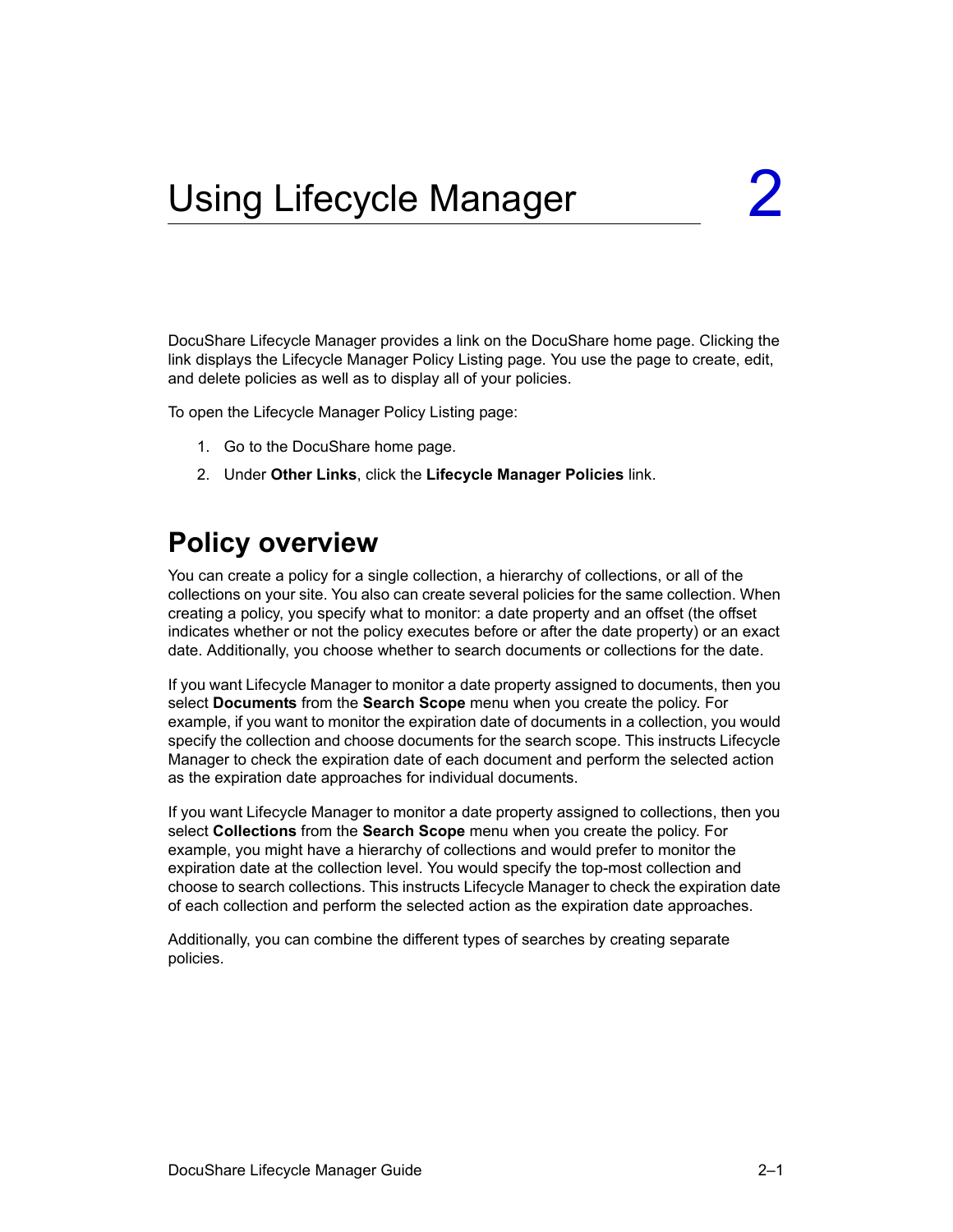# <span id="page-7-0"></span>**Create policies**

You can create a policy to receive notification of an approaching deadline or after a date has passed. If you are a CPX user, you can create a policy to either start an automated process as defined in a content rule or start an automated process and send an email notification.

When creating a policy, you can use the **expiration date** property to track a future date. For future dates, notifications or content rule events are sent as the date approaches. To track a past date, you can use the **modified date** property. For past dates, notifications or content rule events are sent a specified time after the date occurred.

### <span id="page-7-1"></span>**Create a policy to send an email notification**

To create a policy:

- 1. Open the Lifecycle Manager Policy Listing page and click the **Create Lifecycle Manager Policy** button.
- 2. Enter a **Policy Title**.

The title appears under the **Title** heading on the Lifecycle Manager Policy Listing page.

3. In the **Collection Handle** field, enter the handle of the collection that contains the documents or collections to search.

You can enter **all** to search all of the collections on your site.

- 4. From the **Search Scope** menu, select one of the following:
	- **Documents**—Searches documents in the specified collection.
	- **Collections**—Searches collections in the specified collection.
- 5. From the **Object Type to Search** menu, select the type of object to search.

Depending on your **Search Scope** selection and whether or not your administrator created custom objects, either documents or collections display.

- 6. In the **Policy Action** field, select **Send email notification**.
- 7. In the **Notify** field, select one of the following:
	- **Before or on a future date**—Find objects a specified amount of time before a property date value.
	- **After a past date**—Find objects a specified amount of time after a property date value.
	- **On a specific date**—Find objects on a specified date.
- 8. Depending on your selection in step 7, enter the needed date information.
- 9. In the **Include Past Due Objects** field, choose whether or not to find objects that were in the collection before you created the policy and the date property to monitor is before the policy creation date. For example, if you chose to monitor the expiration date of documents, select **Yes** to have Lifecycle Manager find documents whose expiration dates are before the date the policy was created.
- 10. In the **Additional Criteria** field, refine the search by specifying another property condition.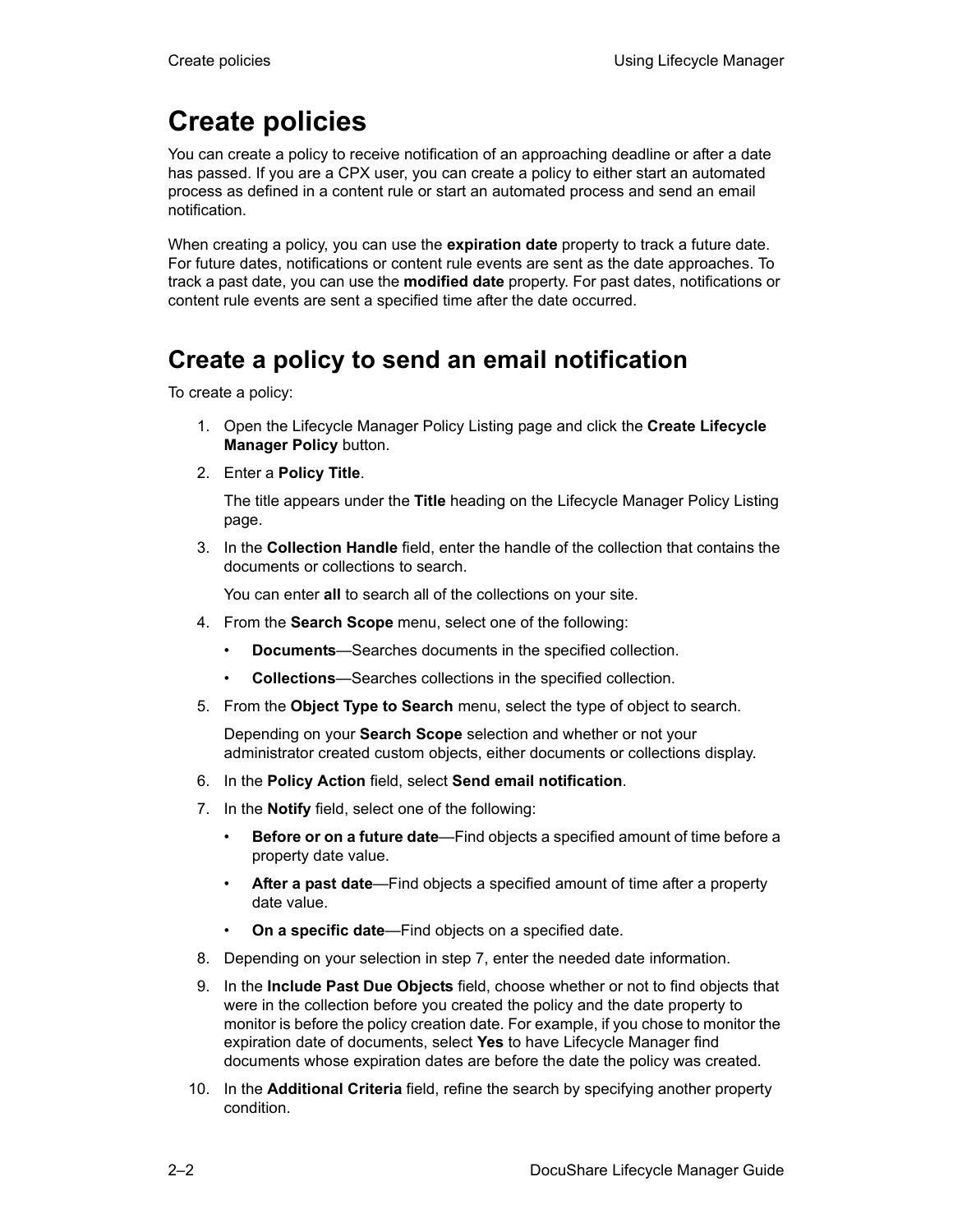- 11. From the **Period** menu, select how often you want the policy to run and send email notifications.
- 12. In the **Account Types to Display for Send Email To** field, select the type of accounts to display in the **Send Email To** field: **Users** or **Groups**.
- 13. In the **Send Email To** field, do one of the following to specify the account to send the email notification to:
	- For user accounts, start typing the first part of the username, first name, last name, or email address until the account you want displays; then select the account.
	- For group accounts, start typing the first part of the group title or email alias until the account you want displays; then select the account.
- 14. In the **Include Owner** field, select whether or not to send the email notification to the policy owner. Select **Yes** to notify the owner; otherwise, select **No**.
- 15. In the **External Recipients** field, enter the email addresses for recipients who are not registered users on the DocuShare site. Separate email addresses with a comma.
- 16. In the **Comments** field, enter any information that you want sent with the email notification.
- 17. In the **Policy Status** field, select one of the following:
	- **Enabled**—Activates the policy.
	- **Enabled for a Specific Date Range**—Sets the time period during which the policy is active. Specify the time period using the **Date Range** fields.
- 18. Click **Apply**.

#### <span id="page-8-0"></span>**Create a policy to send a content rule event**

To create a policy:

- 1. Open the Lifecycle Manager Policy Listing page and click the **Create Lifecycle Manager Policy** button.
- 2. Enter a **Policy Title**.

The title appears under the **Title** heading on the Lifecycle Manager Policy Listing page.

3. In the **Collection Handle** field, enter the handle of the collection that contains the documents or collections to search.

You can enter **all** to search all of the collections on your site.

- 4. From the **Search Scope** menu, select one of the following:
	- **Documents**—Searches documents in the specified collection.
	- **Collections**—Searches collections in the specified collection.
- 5. From the **Object Type to Search** menu, select the type of object to search.

Depending on your **Search Scope** selection and whether or not your administrator created custom objects, either documents or collections display.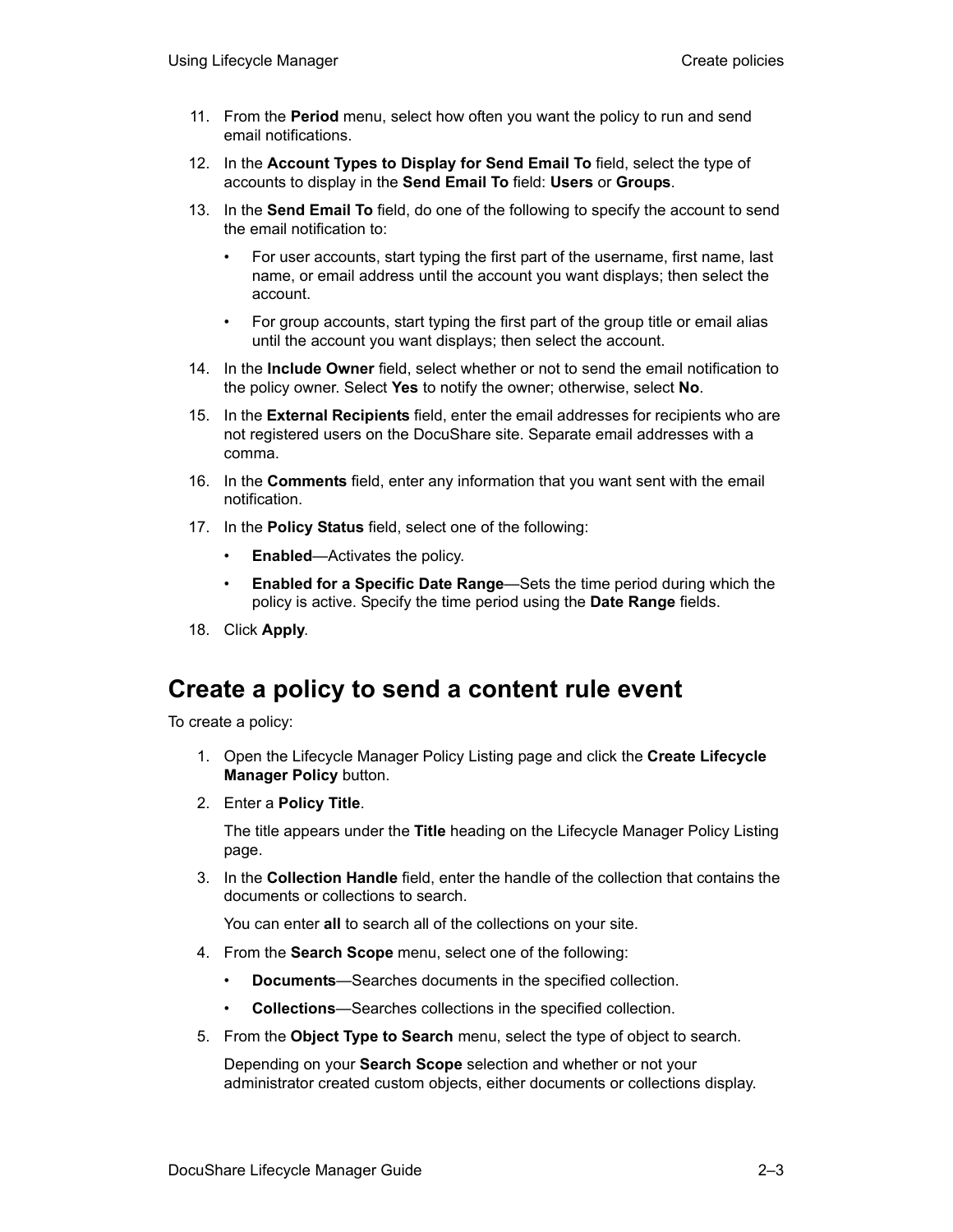- 6. In the **Policy Action** field, select **Send content rule event**.
- 7. In the **Event Occurs** field, select one of the following:
	- **Before or on a future date**—Find objects a specified amount of time before a property date value.
	- **After a past date**—Find objects a specified amount of time after a property date value.
	- **On a specific date**—Find objects on a specified date.
- 8. Depending on your selection in step 7, enter the needed date information.
- 9. In the **Include Past Due Objects** field, choose whether or not to find objects that were in the collection before you created the policy and the date property to monitor is before the policy creation date. For example, if you chose to monitor the expiration date of documents, select **Yes** to have Lifecycle Manager find documents whose expiration dates are before the date the policy was created.
- 10. In the **Additional Criteria** field, refine the search by specifying another property condition.
- 11. In the **Policy Status** field, select one of the following:
	- **Enabled**—Activates the policy.
	- **Enabled for a Specific Date Range**—Sets the time period during which the policy is active. Specify the time period using the **Date Range** fields.
- 12. Click **Apply**.

To create a content rule for use with the policy, see [Use content rules with policies on page](#page-13-0)  [2–8.](#page-13-0)

#### <span id="page-9-0"></span>**Create a policy to send both an email notification and a content rule event**

To create a policy:

- 1. Open the Lifecycle Manager Policy Listing page and click the **Create Lifecycle Manager Policy** button.
- 2. Enter a **Policy Title**.

The title appears under the **Title** heading on the Lifecycle Manager Policy Listing page.

3. In the **Collection Handle** field, enter the handle of the collection that contains the documents or collections to search.

You can enter **all** to search all of the collections on your site.

- 4. From the **Search Scope** menu, select one of the following:
	- **Documents**—Searches documents in the specified collection.
	- **Collections**—Searches collections in the specified collection.
- 5. From the **Object Type to Search** menu, select the type of object to search.

Depending on your **Search Scope** selection and whether or not your administrator created custom objects, either documents or collections display.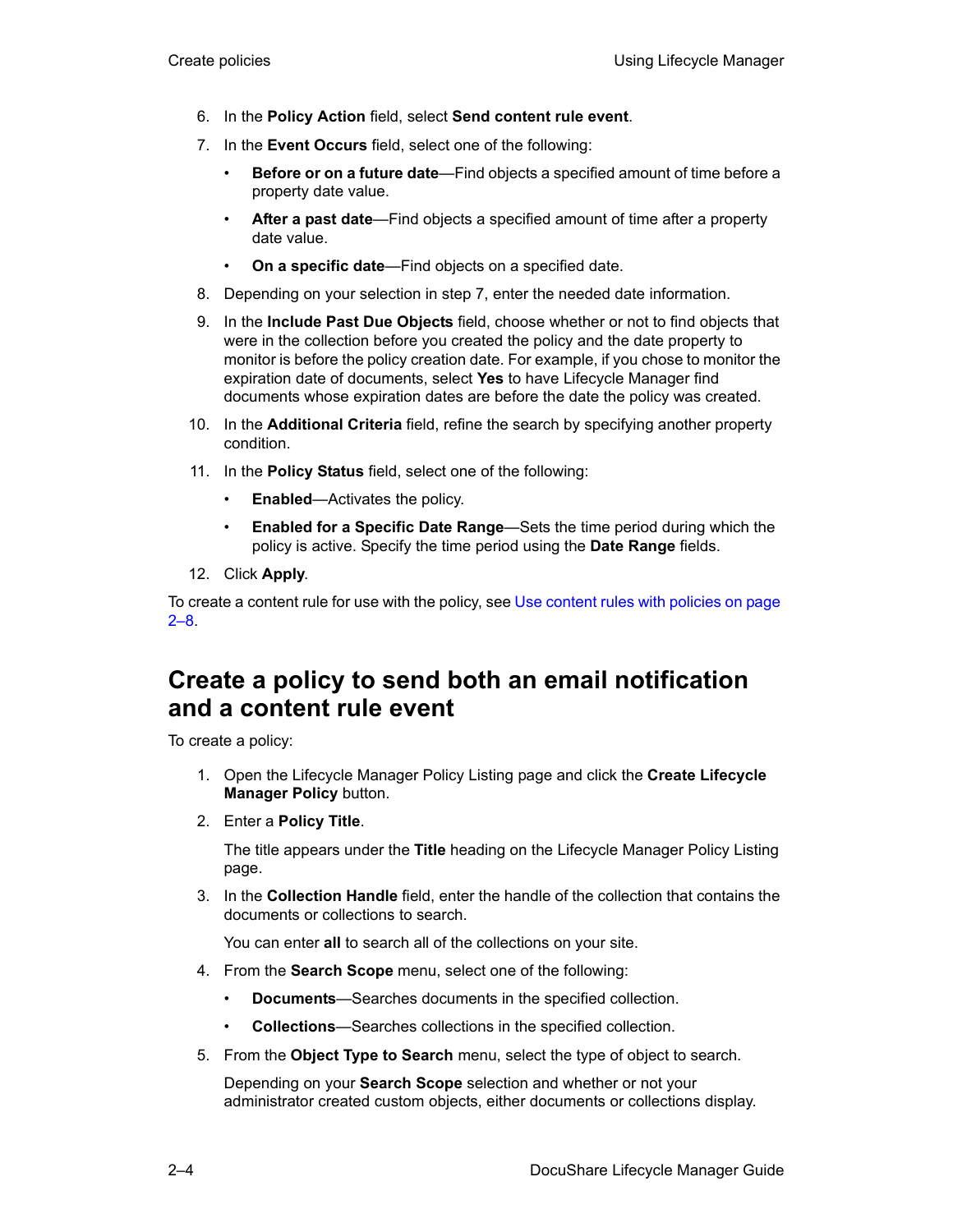- 6. In the **Policy Action** field, select **Send both**.
- 7. In the **Event Occurs** field, select one of the following:
	- **Before or on a future date**—Find objects a specified amount of time before a property date value.
	- **After a past date**—Find objects a specified amount of time after a property date value.
	- **On a specific date**—Find objects on a specified date.
- 8. Depending on your selection in step 7, enter the needed date information.
- 9. In the **Notify** field, select one of the following:
	- **Before or on the event**—Send the email notification a specified amount of time before the event occurs.
	- **After the event**—Send the email notification a specified amount of time after the event occurs.
- 10. Depending on your selection in step 9, enter the needed date information.
- 11. In the **Include Past Due Objects** field, choose whether or not to find objects that were in the collection before you created the policy and the date property to monitor is before the policy creation date. For example, if you chose to monitor the expiration date of documents, select **Yes** to have Lifecycle Manager find documents whose expiration dates are before the date the policy was created.
- 12. In the **Additional Criteria** field, refine the search by specifying another property condition.
- 13. From the **Period** menu, select how often you want the policy to run and send email notifications.
- 14. In the **Account Types to Display for Send Email To** field, select the type of accounts to display in the **Send Email To** field: **Users** or **Groups**.
- 15. In the **Send Email To** field, do one of the following to specify the account to send the email notification to:
	- For user accounts, start typing the first part of the username, first name, last name, or email address until the account you want displays; then select the account.
	- For group accounts, start typing the first part of the group title or email alias until the account you want displays; then select the account.
- 16. In the **Include Owner** field, select whether or not to send the email notification to the policy owner. Select **Yes** to notify the owner; otherwise, select **No**.
- 17. In the **External Recipients** field, enter the email addresses for recipients who are not registered users on the DocuShare site. Separate email addresses with a comma.
- 18. In the **Comments** field, enter any information that you want sent with the email notification.
- 19. In the **Policy Status** field, select one of the following:
	- **Enabled**—Activates the policy.
	- **Enabled for a Specific Date Range**—Sets the time period during which the policy is active. Specify the time period using the **Date Range** fields.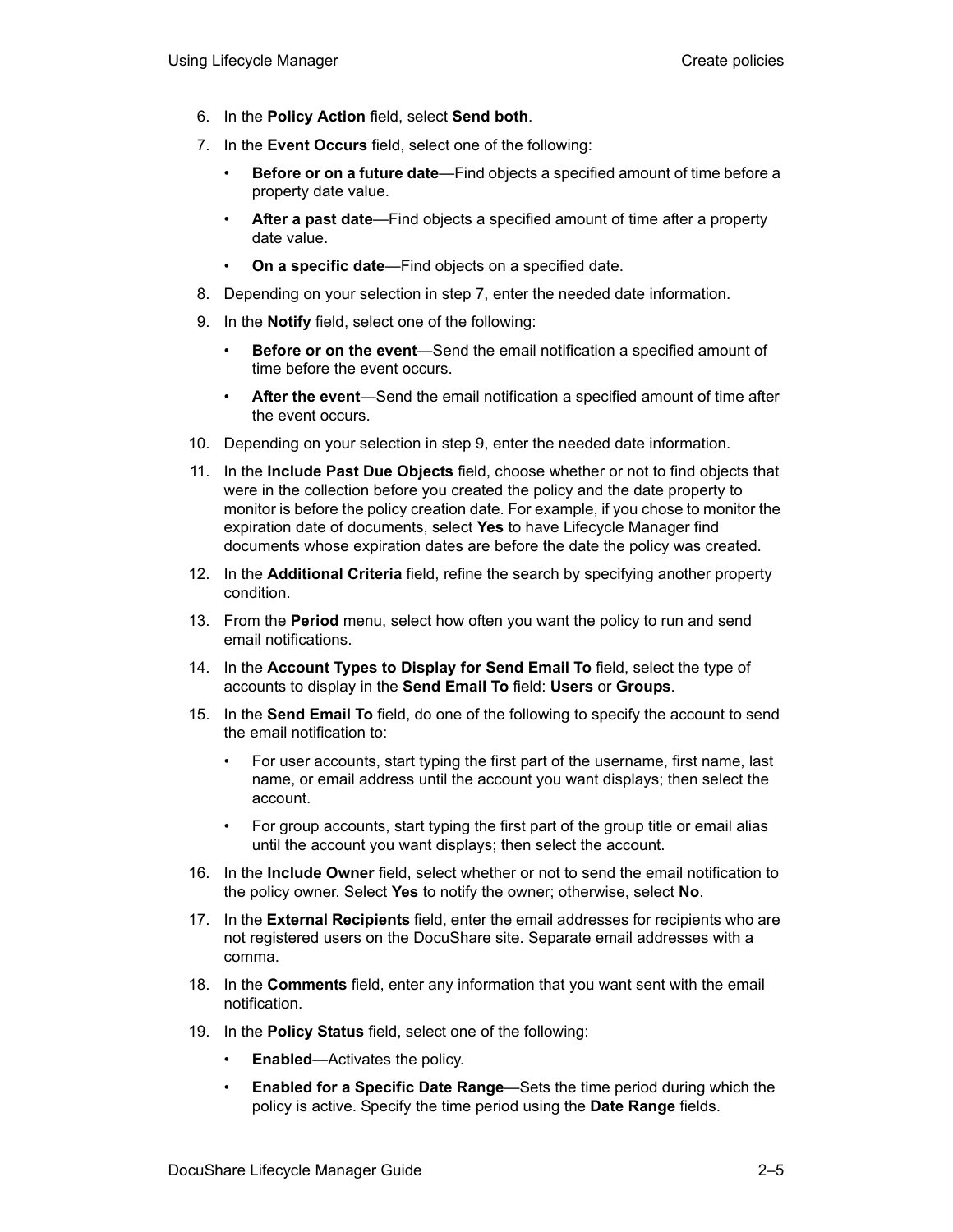20. Click **Apply**.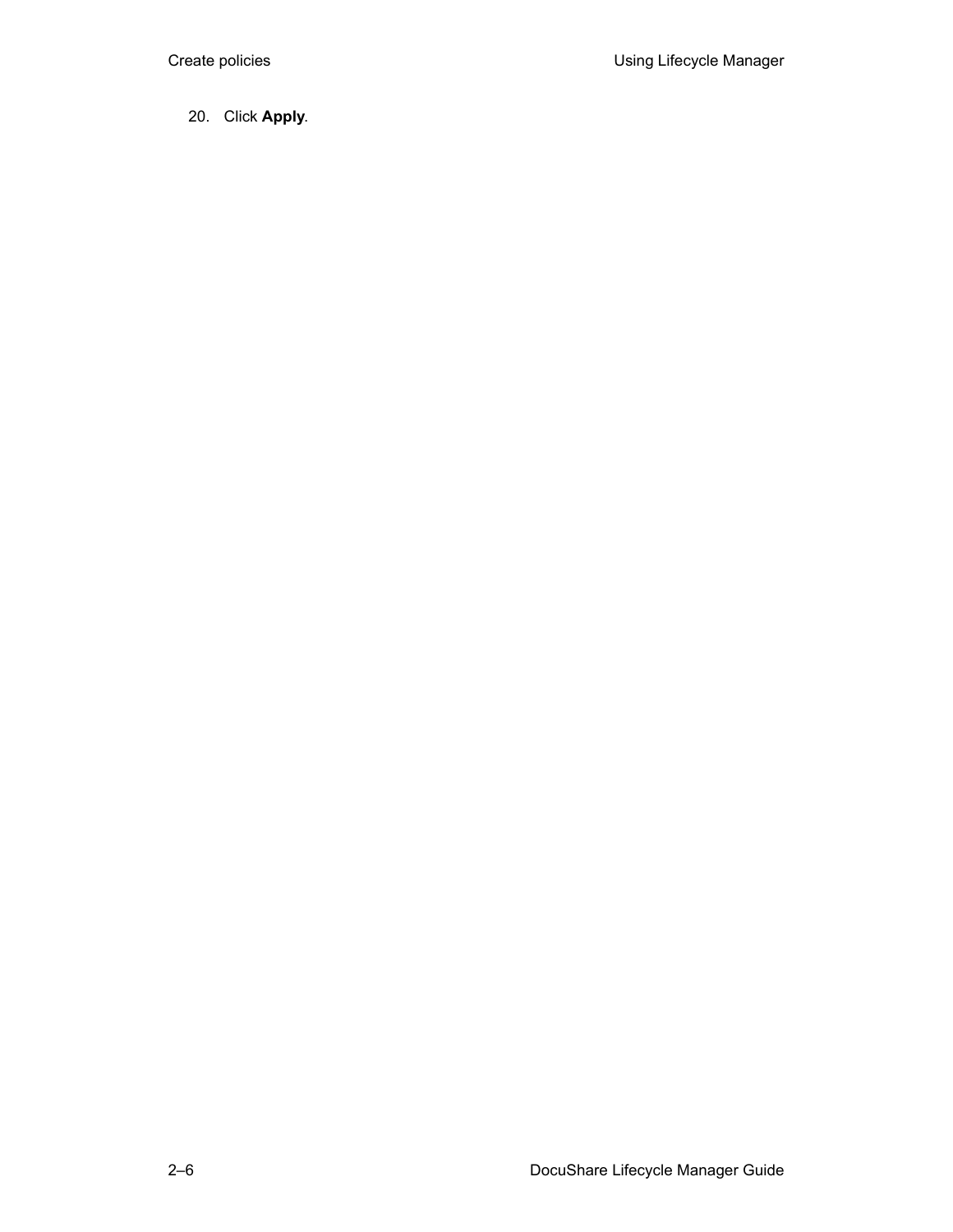### <span id="page-12-0"></span>**View, change, and delete policies**

From the Lifecycle Manager Policy Listing page, you can view all of the policies that you own as well as change, disable, or delete any of your policies.

#### <span id="page-12-1"></span>**View policies**

1. Open the Lifecycle Manager Policy Listing page.

All of the policies that you own display.

2. To export a list of your policies, click one of the **Export options**. Then either open or save the file.

#### <span id="page-12-2"></span>**Change a policy**

- 1. Open the Lifecycle Manager Policy Listing page.
- 2. Click the **Edit** button next to the title of the policy that you want to change.

The Edit Lifecycle Manager Policies page displays the properties that you can change.

3. Change the properties you want and then click the **Apply** button.

#### <span id="page-12-3"></span>**Disable a policy**

You disable a policy when you no longer want it to be active. You can enable the policy at a later date.

- 1. Open the Lifecycle Manager Policy Listing page.
- 2. Click the **Edit** button next to the title of the policy that you want to disable.
- 3. In the **Policy Status** field, select **Disabled** and then click the **Apply** button.

#### <span id="page-12-4"></span>**Delete a policy**

- 1. Open the Lifecycle Manager Policy Listing page.
- 2. Click the **Edit** button next to the title of the policy that you want to delete.
- 3. At the bottom of the Edit Lifecycle Manager Policies page, click the **Delete this Policy** button.
- 4. Confirm the deletion by clicking **OK**.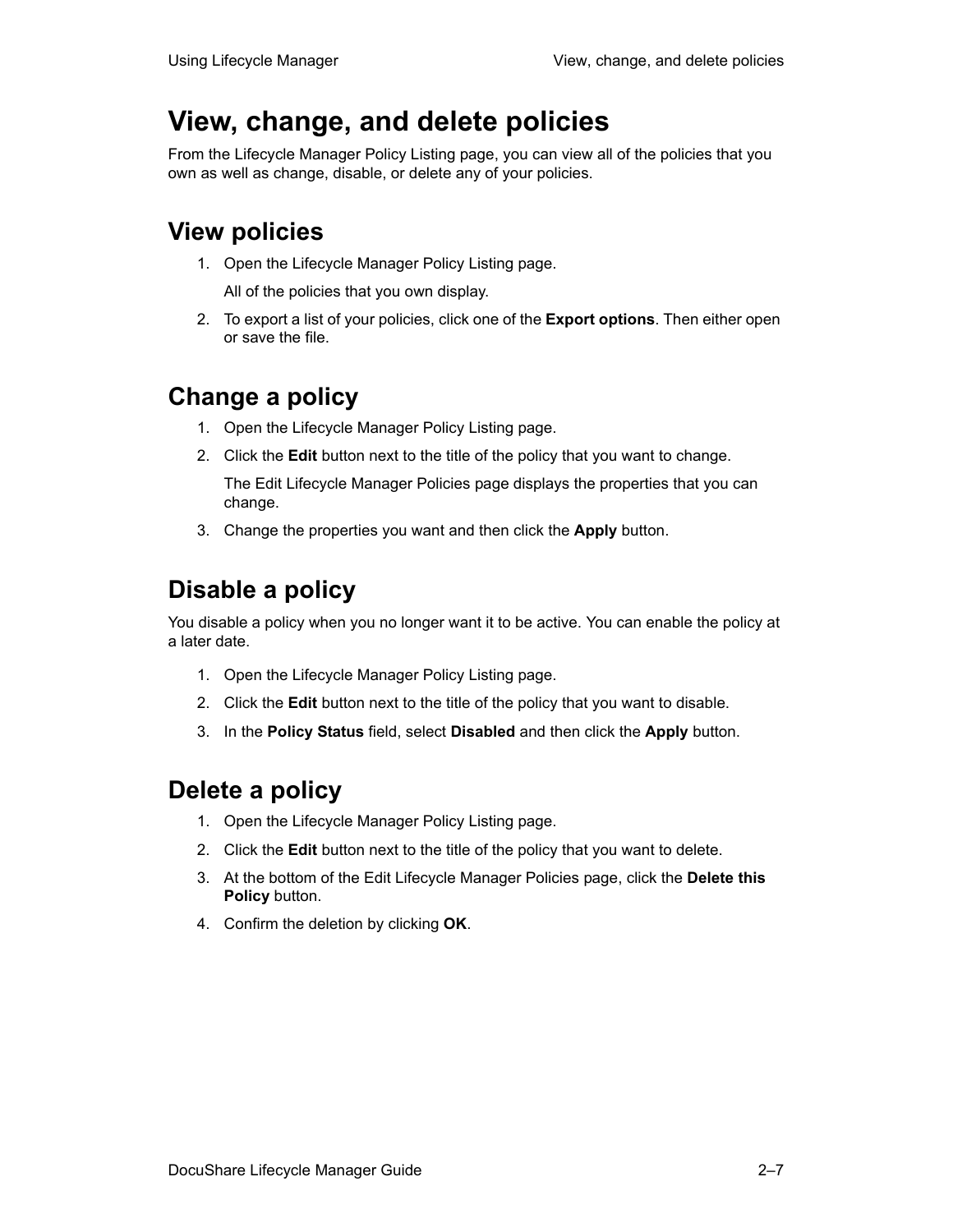### <span id="page-13-0"></span>**Use content rules with policies**

You can create a content rule to trigger an action when a Lifecycle Manager policy event occurs. This allows you to automate actions such as document deletion or document routing. Using property settings, you can have content rules run based on aging from a single policy or multiple policies. You also can create more than one content rule for a single policy or multiple content rules for multiple policies.

For instance, you might want multiple content rules to run from a single policy when you have common aging requirements that need to be handled differently for different documents. Suppose you use DocuShare to manage policies and procedures that must be reviewed every year. You can create a single policy for all of these documents and have them sent out for annual review. However, if different co-workers review certain types of documents, you can create several content rules that are triggered by the same policy. When creating each content rule, you define different property conditions to ensure that each type of document is reviewed by the appropriate person.

An example where you might want a single content rule triggered by multiple policies is for automating a simple action, such as delete, without variation across types of documents. You could have numerous policies that define many types of aging with the same end result: document deletion.

DocuShare provides a wizard to guide you in creating a content rule. Using the wizard, you specify the title of the policy to use. To obtain a list of all your policies including their titles, see [View policies on page 2–7.](#page-12-1) For more information on content rules, refer to the *DocuShare User Guide*.

To create a content rule for use with a policy:

- 1. Locate the collection for which you created a policy to send a content rule event.
- 2. Do one of the following:
	- Click the collection's **Content Rules** icon.
	- Click the collection's **Properties** icon. Then click the **Content Rules** link.
- 3. On the Content Rules page, click **Create a New Content Rule**.

The Create a New Content Rule wizard appears. The following steps describe the required fields. For information about any of the optional fields in the wizard, click the appropriate field name.

- 4. On the Description page, enter a **Title** for the content rule and click **Next**.
- 5. On the Event Triggers page under **When**, do the following:
	- a. Select **Lifecycle management**.
	- b. Select **Lifecycle policy**.
	- c. Optionally, select the object type and, if a document, the document type.
- 6. If the object is a container (collection, calendar, etc.), select one of the following choices from the **Event Applies To** menu. Then click **Next**.
	- **This container and immediate contents**—Triggers the action when the event occurs to the container and only its first nested level of objects.

For example, if a collection contains several objects and a subcollection, the action is triggered when the event occurs to any of the objects and the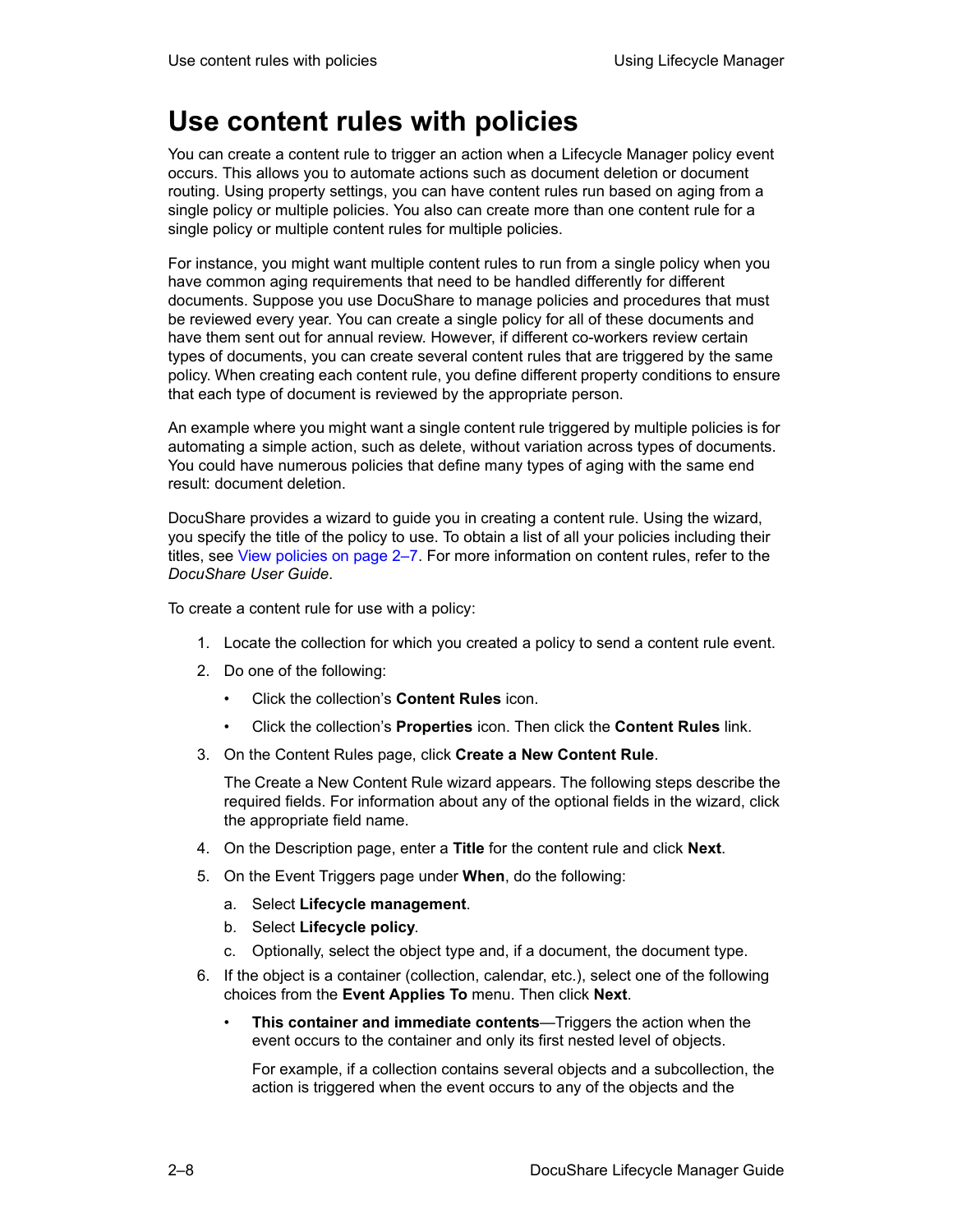subcollection; the action is not triggered when the event occurs to an object in the subcollection.

• **This container and all levels of contents**—Triggers the action when the event occurs to the container and all of the objects under it.

For example, when the event occurs to any object in a collection regardless of its nested level, the action is triggered.

*Note:Your administrator sets the maximum number of objects DocuShare examines to determine if the event occurred. The default is 30,000 objects.*

- 7. On the Content Property Conditions page under **Where the application specific conditions apply**, enter the policy title after **contains**. Then click **Next**.
- 8. On the Action Performed page, select the action to run when the event occurs and click **Next**.

The Action Settings page appears. The options on the page vary depending on the action you selected in the previous step.

- 9. Enter the appropriate information and click **Next**.
- 10. On the Completion Settings page, you can choose to set a property value on the object when the content rule completes. In addition, you can append the property value to any existing property values. Then click **Done**.

The View Properties page for the content rule appears and provides a summary of the content rule.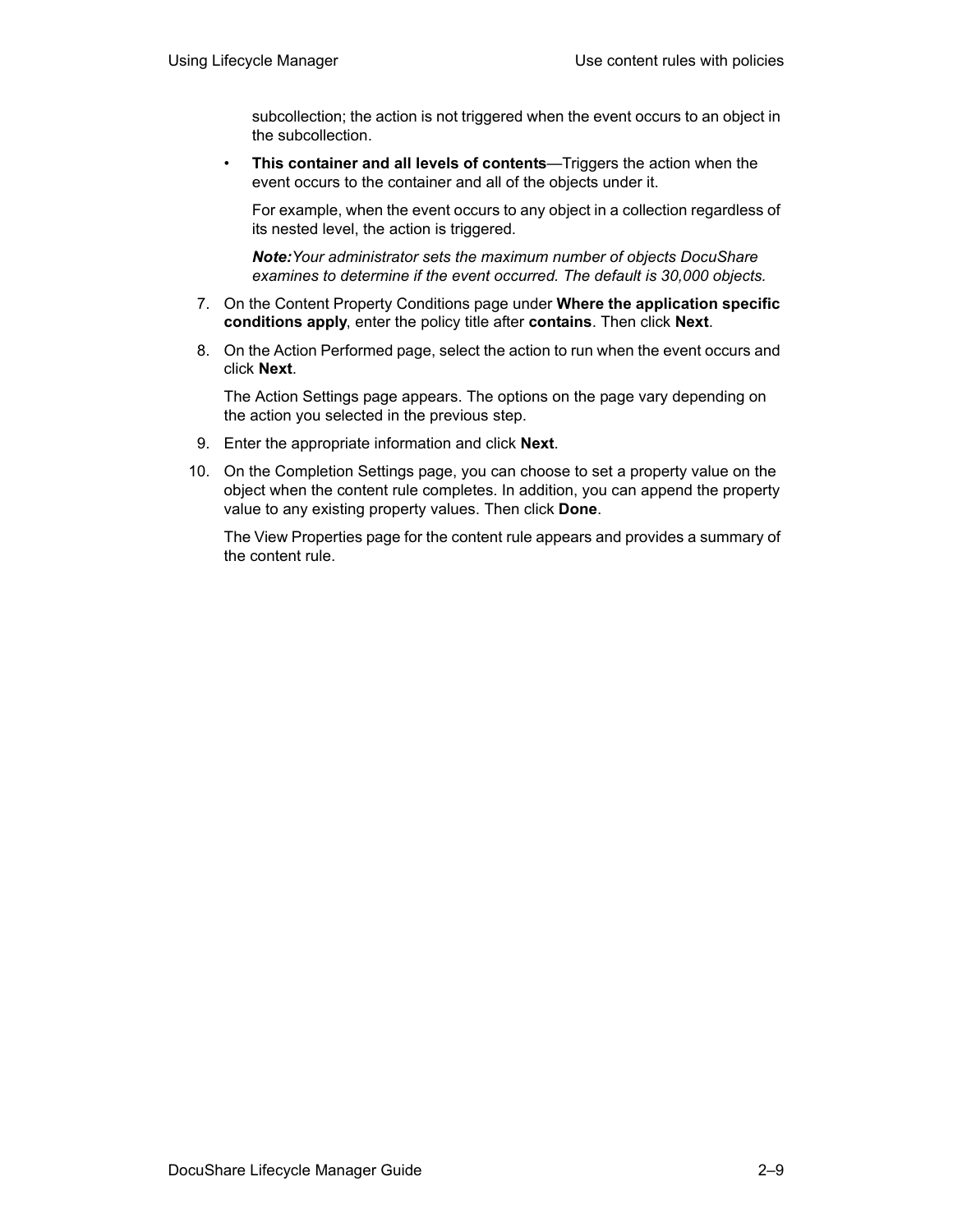### <span id="page-15-0"></span>**Generate reports**

From a collection listing or a Search Results page, you can generate a document report to export DocuShare property information. Your administrator determines which properties display in the report. The generated report is in comma-separated values (CSV) format, which enables you to open the report in a spreadsheet application.

To generate a document report from a collection listing:

- 1. Open the collection that contains the documents that you want in the report.
- 2. To select individual documents, click the checkbox next to each document.

*Note: Do not click any checkboxes if you want all of the documents in the report.*

- 3. From the **Edit Selected** menu, select **Generate Report**.
- 4. In the file download window, choose the option to save the report.

To generate a document report from a Search Results page:

- 1. Run a search to find the documents that you want in the report.
- 2. To select individual documents, click the checkbox next to each document.

*Note:You can click the checkbox to the left of the Type column heading to select all of the documents. If there are multiple search pages, select Show All from the Show menu first.*

- 3. From the **Edit Selected** menu, select **Generate Report**.
- 4. In the file download window, choose the option to save the report.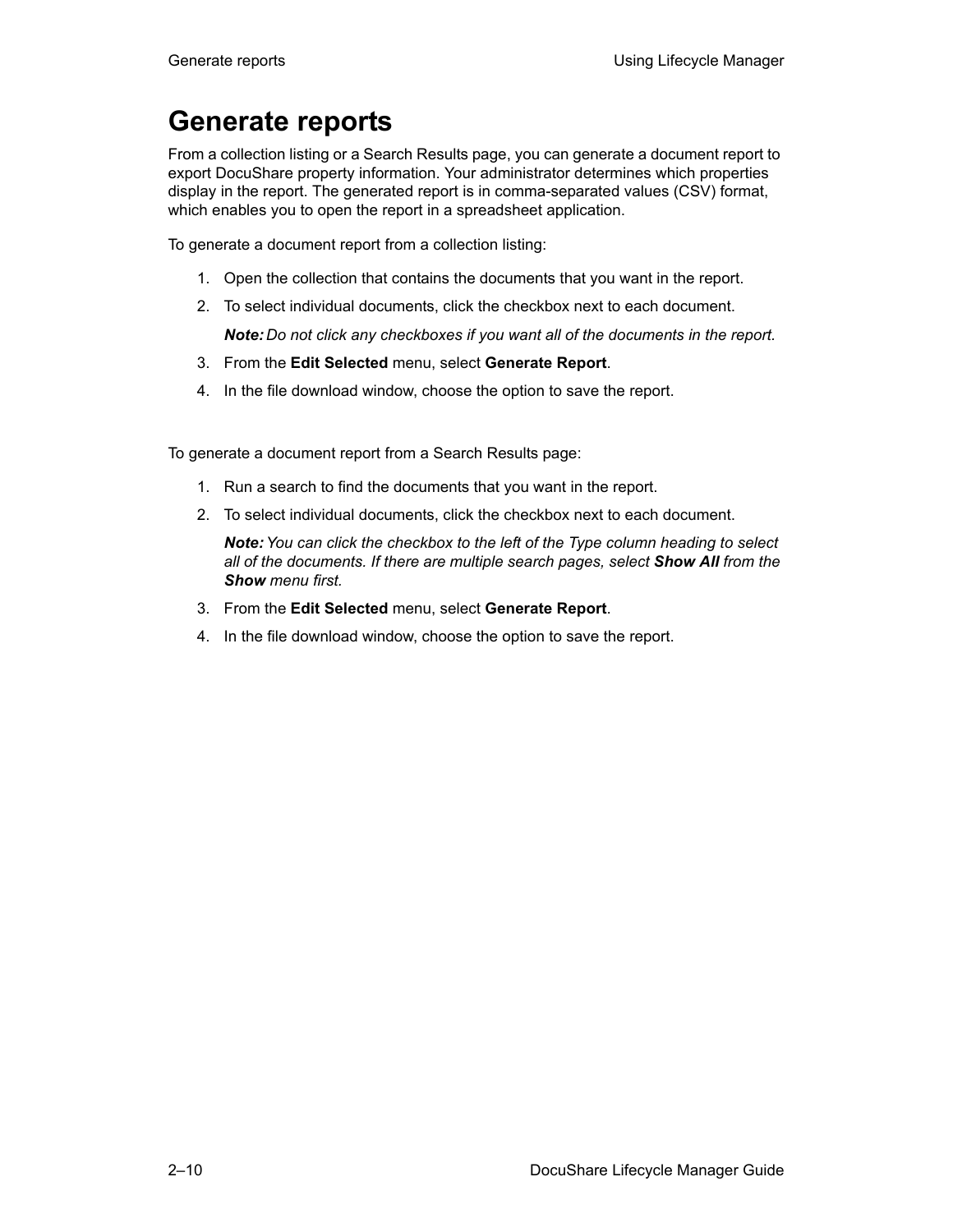<span id="page-16-0"></span>DocuShare Lifecycle Manager provides configuration pages in the Administration UI. If you are an administrator, you use the pages to select the properties that display in document reports and email notifications.

#### <span id="page-16-1"></span>**Configure the document report properties**

Using the Document Report Properties page, you select the properties and the order in which they appear in document reports. This configuration is used for all the reports that users generate in the Web UI.

*Note:The title property is always included in reports.*

To configure the document report properties:

- 1. On the DocuShare navigation bar, click **Admin Home**.
- 2. From the **Administration** menu, click **Content Management | Lifecycle Management | Document Report Properties**.
- 3. Click the **Include Object Label in the Report** checkbox to have document labels appear in reports.

For a standard document, the label is Document. For a custom document, the label is defined when the object is created.

- 4. In the **Possible Properties** field, select the properties that you want to appear in the reports and click the **Add** button. To select multiple properties, use the CTRL key (Windows) or the Command key (Macintosh).
- 5. In the **Selected Properties** field, select the properties that you do not want to appear in the reports and click the **Remove** button. To select multiple properties, use the CTRL key (Windows) or the Command key (Macintosh).

*Note:If you previously selected a custom property for the report and the property was deleted, it still appears in the Selected Properties field. The system name displays for a deleted custom property. You should remove the property.*

- 6. To reorder the properties in the **Selected Properties** field, select a property and do one of the following:
	- To move the property before another property, click **Move Up**.
	- To move the property after another property, click **Move Down**.
- 7. Click **Apply**.